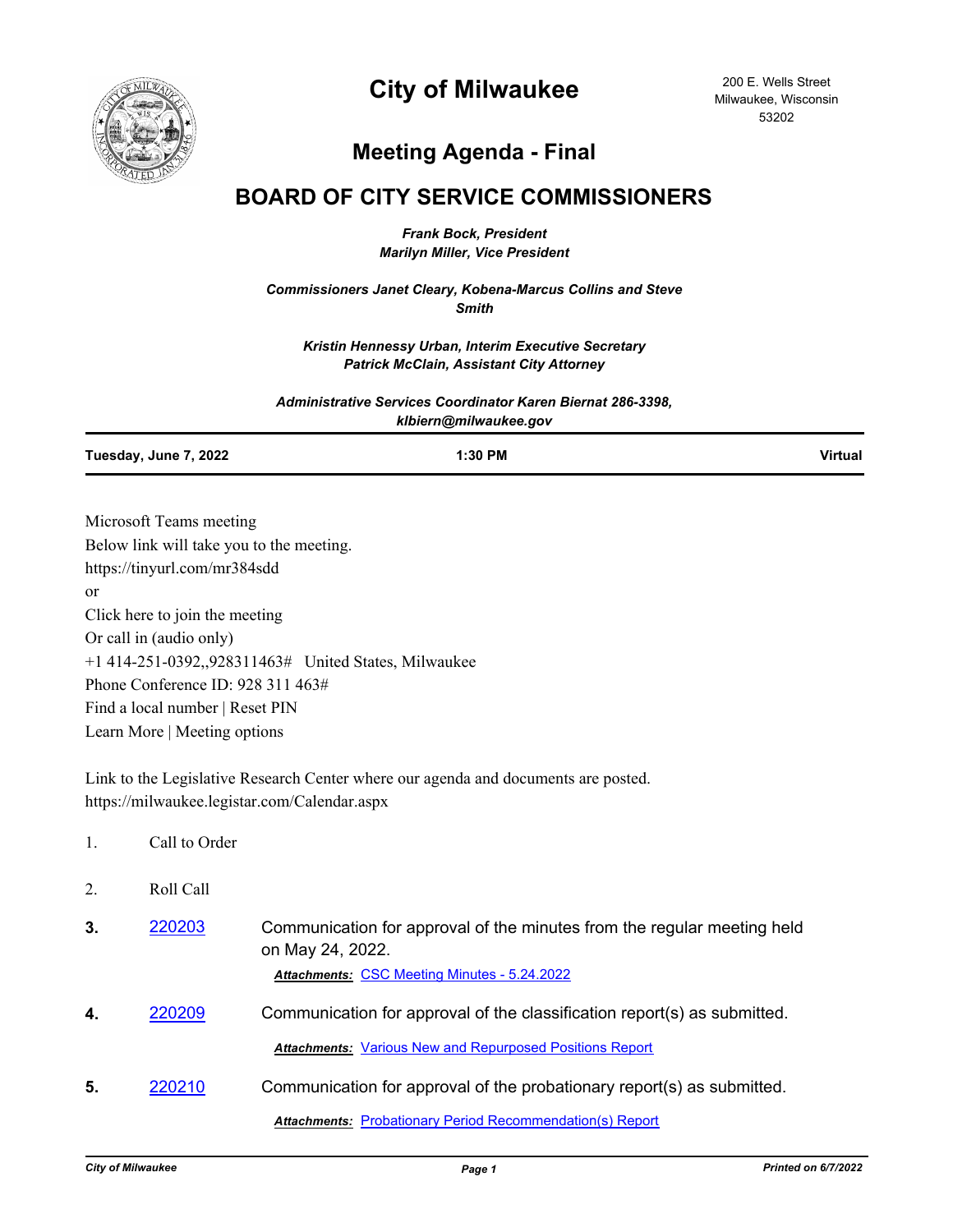## **GENERAL HEARING**

**6.** [220211](http://milwaukee.legistar.com/gateway.aspx?m=l&id=/matter.aspx?key=62336) Communication from the City Clerk's office for a temporary appointment for Jacqueline Drayer, Senior Planner, from August 1, 2022 and ending on September 17, 2022.

*Attachments:* [Temp. Appt. Jacqueline Drayer.City Clerk](http://Milwaukee.legistar.com/gateway.aspx?M=F&ID=2924c62a-857a-41d2-a967-cb48b9182178.pdf)

## **PUBLIC HEARING**

**7.** [220204](http://milwaukee.legistar.com/gateway.aspx?m=l&id=/matter.aspx?key=62329) Communication from the Department of Administration, Office of Equity and Inclusion, to re-exempt the position of Business Analyst, Sr., pay range 2EX.

*Attachments:* [Re-Exempt - Business Analyst Sr., Office of Equity and Inclusion](http://Milwaukee.legistar.com/gateway.aspx?M=F&ID=69e146ed-9590-4a1a-ad5f-7f329985ab7a.pdf)

- **8.** [220205](http://milwaukee.legistar.com/gateway.aspx?m=l&id=/matter.aspx?key=62330) Communication from the Department of City Development to re-exempt the position of Economic Development Specialist, pay range 2GX. *Attachments:* [Re-Exempt - Economic Development Specialist.DCD](http://Milwaukee.legistar.com/gateway.aspx?M=F&ID=3fe1ed89-e6e0-4bdb-9a3f-9ade6ed39cfd.pdf)
- **9.** [220206](http://milwaukee.legistar.com/gateway.aspx?m=l&id=/matter.aspx?key=62331) Communication from the Department of Administration, Environmental Collaboration Office, to re-exempt the position of Environmental Sustainability Program Coordinator for the Home Grown initiative projects, pay range 2IX.

*Attachments:* [Re-Exempt - Env. Sustainability Prog. Coord. - Home Grown.DOA.OES](http://Milwaukee.legistar.com/gateway.aspx?M=F&ID=9f153e12-ccca-4a0f-b990-2c01adef6581.pdf)

- **10.** [220207](http://milwaukee.legistar.com/gateway.aspx?m=l&id=/matter.aspx?key=62332) Communication from the Department of Administration, Environmental Collaboration Office, to re-exempt the position of Environmental Sustainability Program Coordinator, Great Lakes Initiatives, pay range 2IX. *Attachments:* [Re-Exempt - Env. Sustainability Prog. Coord. - Great Lakes Initiative.DOA.OES](http://Milwaukee.legistar.com/gateway.aspx?M=F&ID=29f908e6-c66e-468a-ae9a-4341d14c3a8a.pdf)
- **11.** [220208](http://milwaukee.legistar.com/gateway.aspx?m=l&id=/matter.aspx?key=62333) Communication from the Department of Public Works, Milwaukee Water Works, for final approval to amend Rule VIII, Sec. 8 (e) and (p), Probationary Period due to reclassifications of titles. *Attachments:* [Final Approval Rule VIII, Sec. 8 \(e,p\) Probation Period amendment.DPW.MWW](http://Milwaukee.legistar.com/gateway.aspx?M=F&ID=680bd768-86b5-44ac-b462-f5960024c6b2.pdf)

12. Adjournment